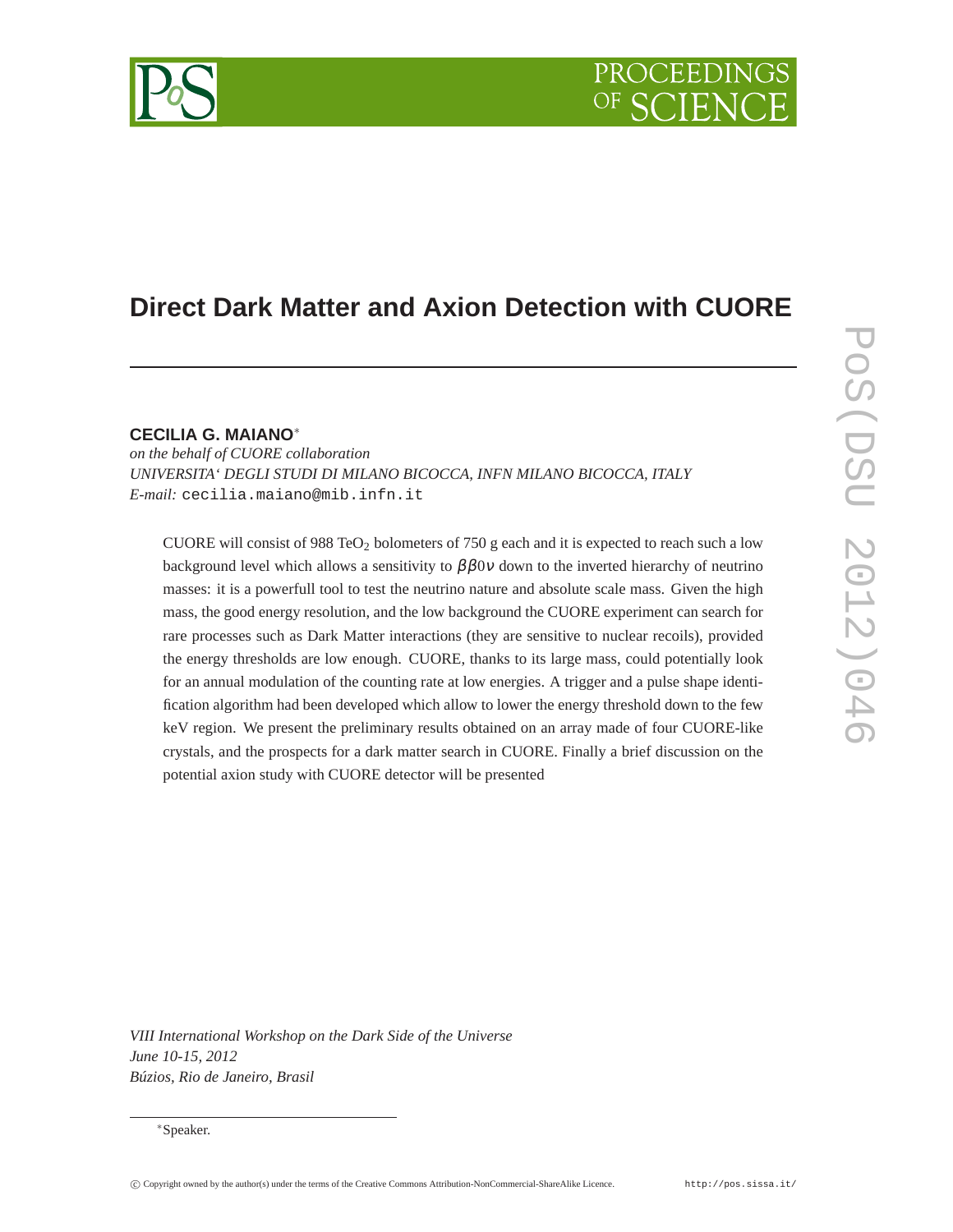## **1. Bolometers and the CUORE experiment**

The CUORE experiment is designed mainly to search for the neutrinoless double beta decay of  $130$ Te [1]. The observation of this decay would determine theMajorana nature of these particles, unlike all the other fermions which are Dirac particles, and would set a absolute scale for the neutrino mass. The existing CUORE energy threshold, achieved using a trigger algorithm applied to the raw data samples, is of the order of tens of keV. CUORE could also search for dark matter (DM) interactions, provided that the energy thresh- old and the radioactive background are sufficiently low. DM candidates such as weak interacting massive particles (WIMPs) and axion-like particles (ALPs). Electronics spikes, mechanical vibrations, and temperature fluctuations can produce pulses that, if not properly identified, generate nonphysical background. The lower the energy released in the bolometer, the more difficult it is to discriminate between physical and nonphysical pulses.

#### **2. Experimental setup**

The algorithms developed were tested on an array made of four CUORE-like crystals bolometers operated by the CUORE collaboration at the Gran Sasso underground laboratory (LNGS) in Italy. The main purpose of the test was to check (form the radioactive and detector's performances point of view) one of the first production batches of CUORE crystals. Briefly, a CUORE bolometer is composed of two main parts, a  $TeO<sub>2</sub>$  crystal and a neutron transmutation doped Germanium (NTD-Ge) thermistor.When energy is released in the crystal, its temperature increases and changes the thermistor's resistance. The thermistor is biased with a constant current, and the voltage across it constitutes the signal.

#### **3. Data anlysis and results**

The trigger and the pulse shape identification algorithms operate on data samples processed using the matched filter [2]. This filter is used to estimate the amplitude of a signal, and can be used when the expected shape of the signal and the noise power spectrum of the detector are known [3]. Data are divided into slices and are then filtered in the frequency domain using the optimum filter (OF) algorithm, maximizing the signal to noise ratio. The trigger is implemented as a simple threshold trigger on the filtered samples and the threshold is set a priori in terms of the OF theoretical resolution. To remove non-physical pulses we fit the filtered pulses with the known shape of physical pulses, the  $\chi^2$ f is used as shape parameter. To measure the detection efficiency, an energy scan with the external heater was performed using sequences of pulses from the keV region up to ∼100keV. The measured efficiency increases with energy and reaches a plateau. In the first bolometer the plateau efficiency amounts to 90% and is reached at ∼2.5 keV;The residual 10-20% inefficiency in the plateau is due to the trigger dead time, which is mainly due to  $^{210}P^{\circ}$ decays. The four bolometers array took 19 days of data. We estimated the CUORE sensitivity toW-IMPs assuming that the background differential rate will be equal to the measured value in the four bolometers array, and that all bolometers will have a 3 keV threshold. The sensitivity to a WIMP modulation signal in CUORE-0 (39 kg of TeO<sub>2</sub>, 3 y) and in CUORE (741 kg of TeO<sub>2</sub>, 5 y) is evaluated with toy MonteCarlo's. CUORE-0 and CUORE will not be as sensitive as experiments able